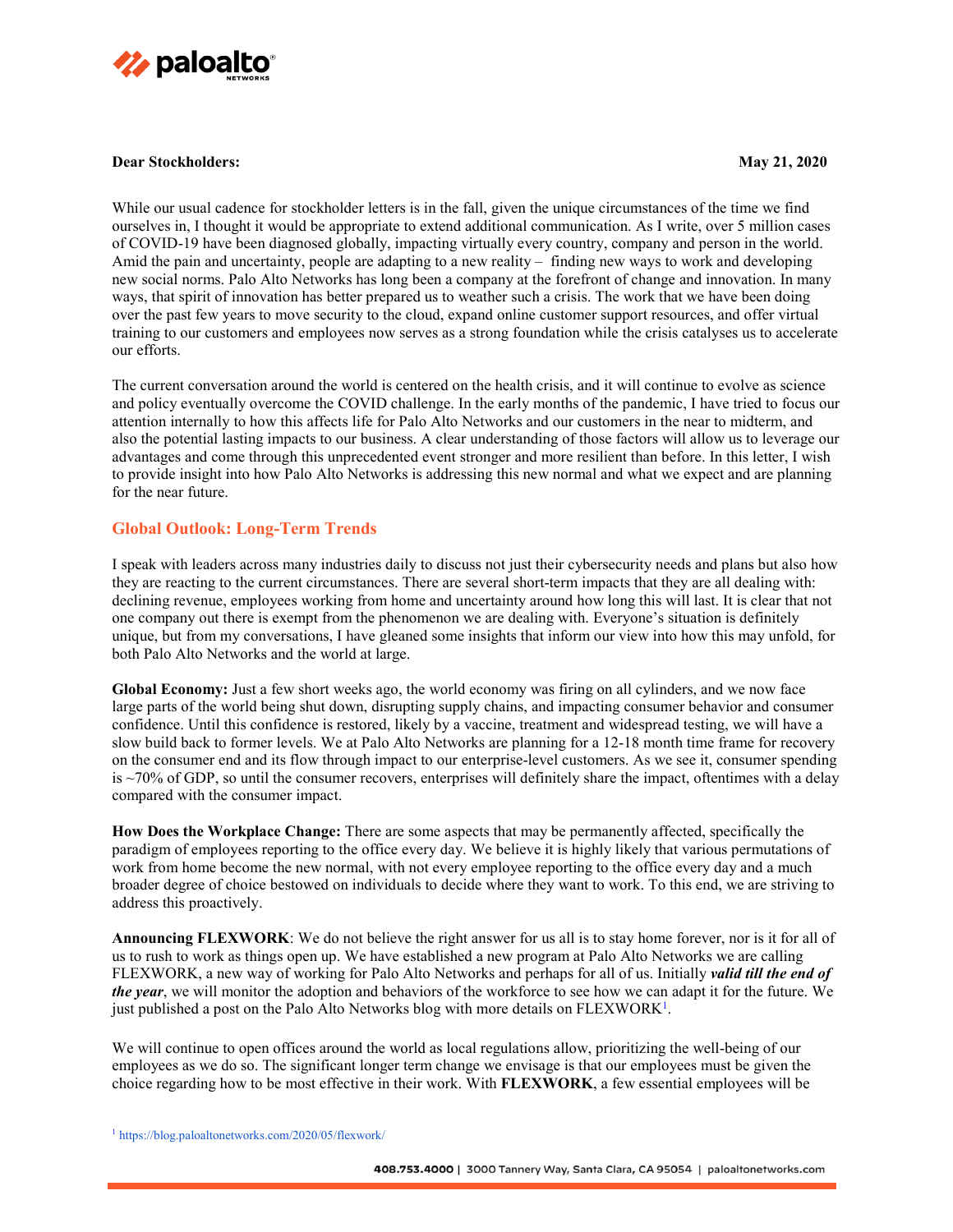

encouraged to come in to work, while others will choose how many days they wish to spend in our offices. For employees choosing to work in the office, we will ensure social distancing and all local safety regulations. Over this calendar year, we'll follow how our teams experience and utilize this new policy, and take the opportunity to rethink our workspaces. We're conscious that the gyms, cafes and micro-kitchens that have become the norm in many companies now provide reasons for our employees to be cautious. Some or many of these perks may have to be rethought for the future. Finally, we will help employees enhance their home workspaces, making resources available for key items such as office chairs, external monitors and the like.

We are a company that is guided by our employees, and we will continue to listen to them as we navigate this time together.

**Business Impact:** The global economy will be substantially impacted by the shutdowns imposed by governments to slow the spread of COVID-19. GDP estimates for 2020 have been universally reduced, and it's highly likely the impact will persist at least through the end of next year, if not beyond. Certain industries such as travel and hospitality will see the largest contraction, and even high performers like technology will not be immune. It is crucial to note the importance of the consumer and also small businesses to the overall health of the economy. Many businesses that rely on consumer strength are likely to be impacted and will follow their own path to recovery, in some cases, pivoting their business more to online. We will need the consumer to return to the marketplace with confidence before global growth can truly resume. There will also be some industries and companies that are poised to benefit. We will likely see their plans and investments accelerate rapidly; we will also see new businesses emerge that we have not yet envisioned.

**Technology**: On the technology front, we expect businesses to accelerate their technology investments in digital transformation and all the underlying infrastructure and processes to support it. Automation, cloud adoption and remote work will all be prioritized with this focus. These trends will result in a change in networking architectures, which have long been built around security mostly within the context of the data center and users working from secured office premises. In this new architecture, security will become more multifactorial, ubiquitous and standardized.

Businesses that have relied on physical presence – and lots of labor – will need to focus on automation and accelerate their digital transformations across multiple areas, including logistics, pricing and many others. These transitions will be harder to execute until we establish this new rhythm around flexible working. In the new world, digital transformations can be accelerated by cloud transformations, and therefore we anticipate increased activity around our customers moving to the cloud. Remote work infrastructures will need to become more robust and necessary across most organizations; this is not a passing trend. Additionally, we expect a concurrent change in networking architectures to support cloud transformations. *We see this as an opportunity for us to invest, not to be cautious.* 

We also expect a renewed interest in homes being secured. As many of us split our time and work from home, enterprises are keen to ensure that employees are secured at home and not just in the office.

**Business Practices**: A final note on the overall business landscape: We may experience a contraction in the number of players in the cybersecurity ecosystem, specifically in the number of smaller providers. In these risk-averse times, we believe customers will prefer to work with larger, financially stable partners, who can be on call and help when things go wrong, which they invariably do. Given the uniquely fragmented nature of our industry, we are likely to see more demand by CTOs for reduction of security vendors in the IT stack and potential consolidation as a result. While we believe we are uniquely positioned in this environment, it will become important for the larger players in the industry to innovate.

# **Outlook for Cybersecurity**

**Cloud Security**: With the acceleration away from physical infrastructure to the cloud, and the broad shift from physical workplaces to remote working, come changes to the attack surface and bad actors. Novel attack vectors will be developed specifically for the cloud. We may see employees rely more on non-corporate-approved IT applications for video, messaging and file sharing, along with the cybercriminals following those pathways seeking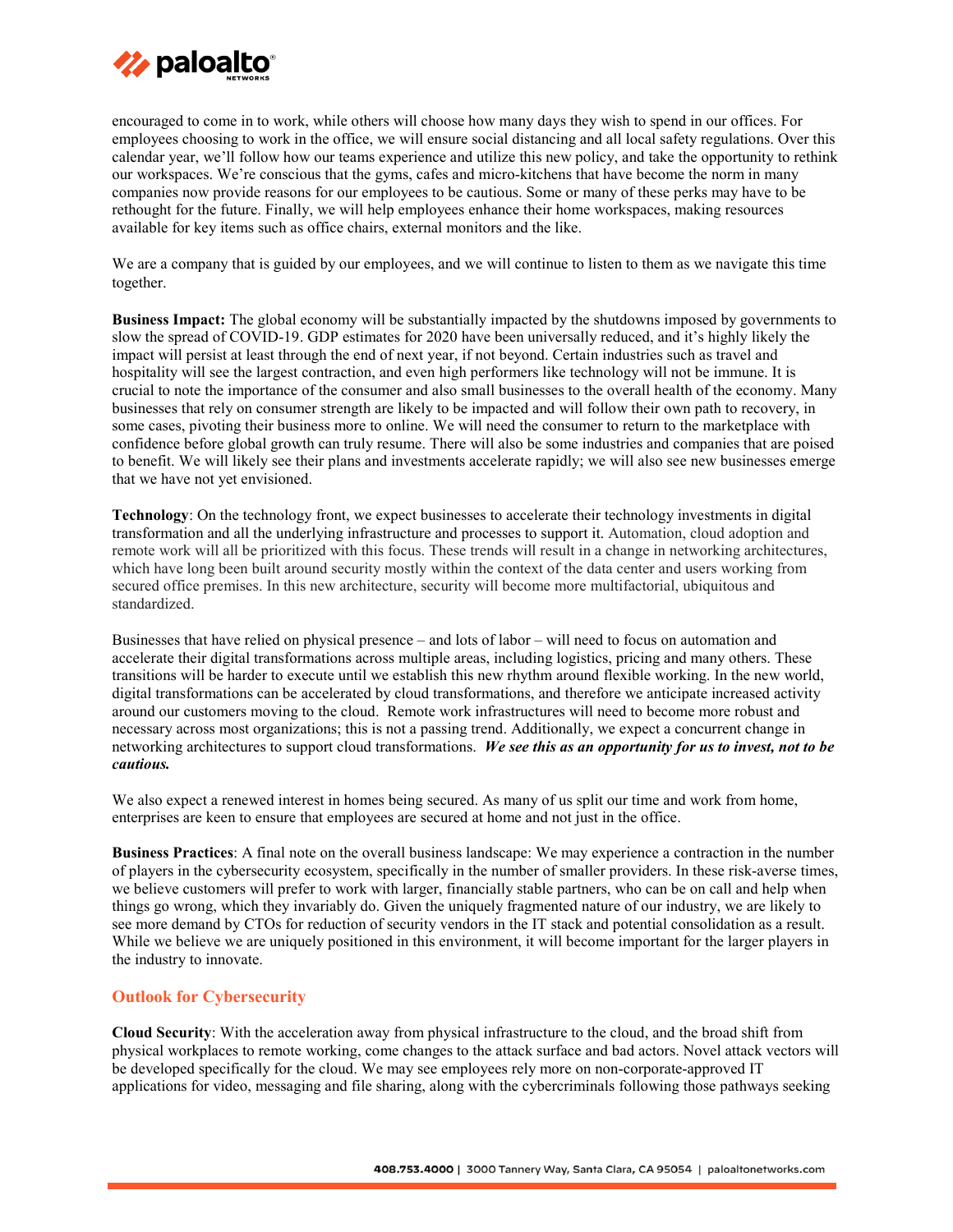

opportunities. And to make things harder, cybersecurity has yet to catch up with many of the emergency changes that organizations have rushed to implement. We believe the pace of major data breaches of cloud-delivered services will accelerate, as many InfoSec and DevOps organizations have not yet brought their cloud security posture to the level of their traditional data centers. This will prompt increased investment in cloud security, especially in technologies that secure multi-cloud and hybrid environments.

**Artificial Intelligence, Machine Learning and Automation:** Traditionally, information security organizations have been accustomed to operating with a high degree of control, as network architectures were clearly defined and slow to change. There has, however, been a substantial amount of integration needed on the customer end. Security has required large SOCs as well as a lot of manual intervention. This will have to change faster. The move to the cloud has introduced uncertainty, with new constituents like DevOps and a new set of vendors, namely the public cloud providers. While businesses accelerate their move away from physical infrastructure to the cloud, and from physical offices to remote work, cybersecurity will need to rely more on technologies that enable InfoSec organizations to operate under uncertainty, namely AI/ML and automation.

**Working from Branches and Homes**: Moving away from relying primarily on physical offices and physical data centers to emphasizing remote work and the cloud is also accelerating the redesign of wide area networks (WANs). This provides an opportunity to finally realize the long-held vision of networking and network security coming together, as detailed recently by Gartner in their new SASE, or secure access service edge, framework.

**Looking Forward:** The massive changes that are needed to fit cybersecurity to our new reality provide an opportunity for organizations to pay the technical debt they have accumulated over the last two decades. We believe they will take the opportunity to:

- 1) Significantly reduce the number of cybersecurity solutions and vendors they have by moving to platforms.
- 2) Implement consistent security across the entire infrastructure physical, virtual, and cloud-delivered as well as across network, endpoint, and cloud.
- 3) Move security from being physical to being delivered in the form of SaaS.
- 4) Secure the cloud with a single platform.
- 5) Automate their security operations.
- 6) Do more for their customers, who will expect more from their security partners, and rightfully so.

### **Palo Alto Networks Strategy and Vision**

Over the last two years, we have been working on our strategy to enable our customers to consolidate their cybersecurity deployments to achieve more optimal and efficient outcomes.

**Strata**: We've enhanced our network security platform, evolving our Next-Generation Firewall offering from the best Layer 7 security device to a robust platform with a broad set of services like sandboxing, Threat Prevention, Remote Access, URL Filtering, DNS Security, SD-WAN, DLP and soon-to-launch IoT Security. Each of these security services is best in class on its own, yet better when integrated together. These security services are then delivered across our hardware, software and cloud-delivered offerings, meeting customers' evolving architecture needs. This approach is working, and we continue to work hard to deliver the best network security platform.

**Prisma SASE**: Prisma Access, our cloud-delivered network security service, has been in the spotlight this past quarter, helping customers succeed in the new work-from-home environment. Prisma Access delivers our full set of network security services from the cloud and as a service. This has enabled customers to autoscale up to hundreds of thousands of remote workers and deploy over a weekend. Relatedly, the shift to the cloud is driving a change from backhaul network architectures to a direct-to-app architecture approach. By coupling Prisma Access with our recent acquisition of industry-leading SD-WAN provider CloudGenix, we will provide our customers with the best-in-class solution for securely connecting users to the applications they need, wherever they may be.

**Prisma Cloud**: We made a bet two years ago that the world would migrate to the cloud, and also that it would be a multi-cloud world, with most companies turning to multiple cloud providers as part of this migration. In the spirit of this vision, we set about acquiring the best businesses and products, and then rapidly integrated them with each other, creating the leading cloud security product in the marketplace and allowing us to get Prisma Cloud in the